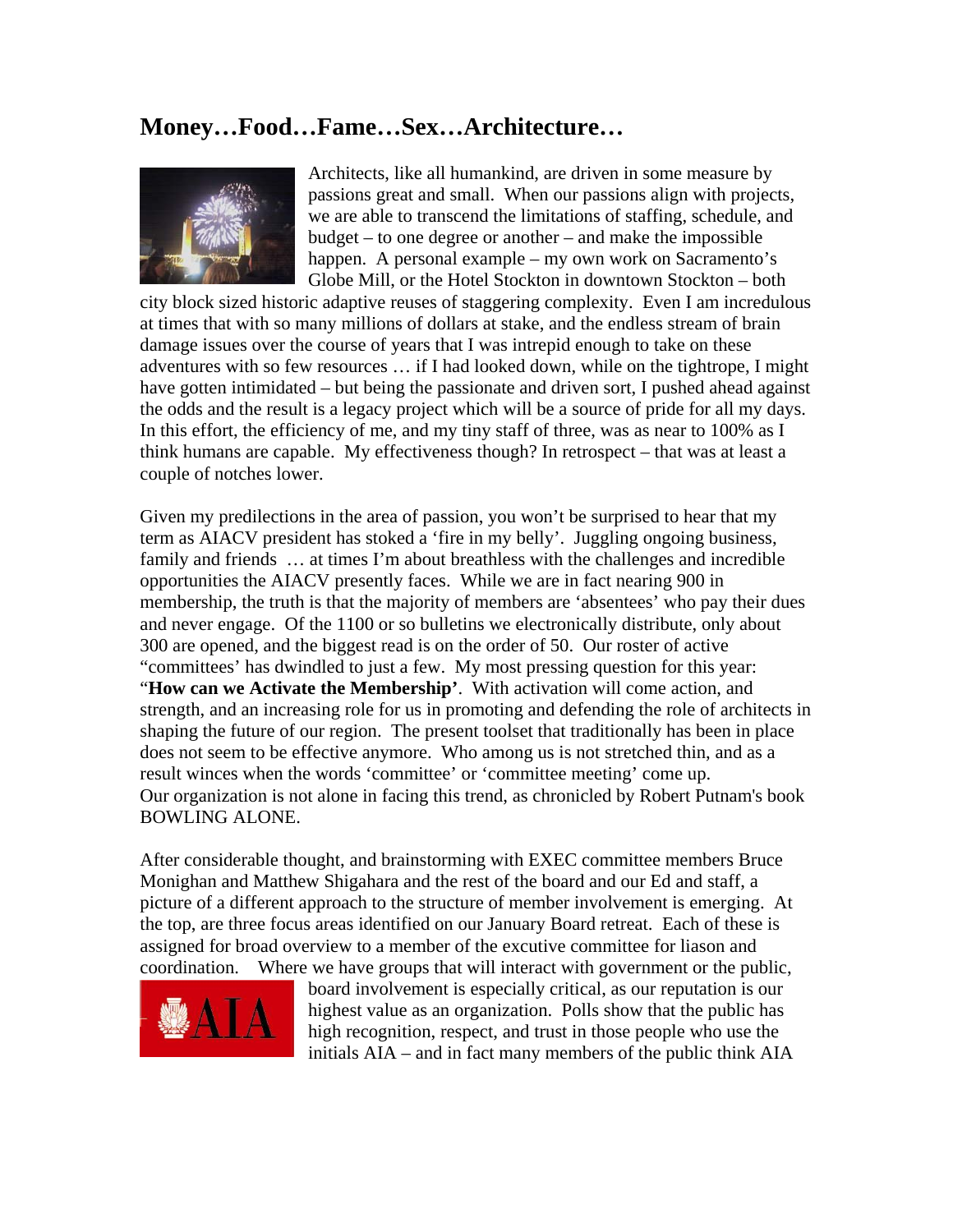literally means 'architect'. As an organization, our reputation is our most treasured asset, and this was reinforced by my recent participation in grass roots in Washington DC (see photo article in this bulletin).

In each focus area would fall *Working Groups* (aka committees – which meet on some regular schedule, and have goals and objectives), and *Interest groups* (which are loose associations of members who share a common interest in a topic or practice area)

The outline as it is emerging is looking something like this:

**Connection** – this is the biggie – as it embraces connection between members, between the AIACV and the public, government and the community at large.

## Working groups will include

*Communications* – the big picture of how we interact with the members and stakeholders Jack Paddon has just agreed to lead this and put a team together. One interesting task in addition to coordinating all the working groups under this heading will be to look more closely at the possibility of a semi- annual print magazine by the AIACV (an idea which has already garnered some initial interest from two of our publisher members/partners.)

*Exhibits* (for our new gallery space) this group is up and running, led by Steve Jones who is very familiar with the gallery scene

*Second Saturday* programs – which will be targeted directly at public participation – a new group yet to be formed; Jennifer has put some great ideas together in outline form to get the ball rolling.

*Events* Our Master of this area of course is Kim Anderson … and I've loved working with her on everything from the Murder Mystery to the free Kegger Party ... but I suspect there are others who might want in on the action … as this is where for most members the rubber hits the road.

*Government relations* and advocacy – which will be spearheaded by a Government Relations Officer. Bruce Starkweather AIA has agreed to take this on – and he is at most every meeting of consequence, which corresponds to my personal mantra – "if you're not in the room, you're not in the deal'.

*Interest group coordinator: this role is open* – and would involve keeping an up to date list of the interest groups and contact information on the web. The groups themselves will be varied and perhaps numerous; examples might include

Architect's spirit (which will be led by our own indefatigable Saxon Sigerson), Codes, Fellows, Historic preservation (all open) … and practice areas interest groups such as education, health, environment

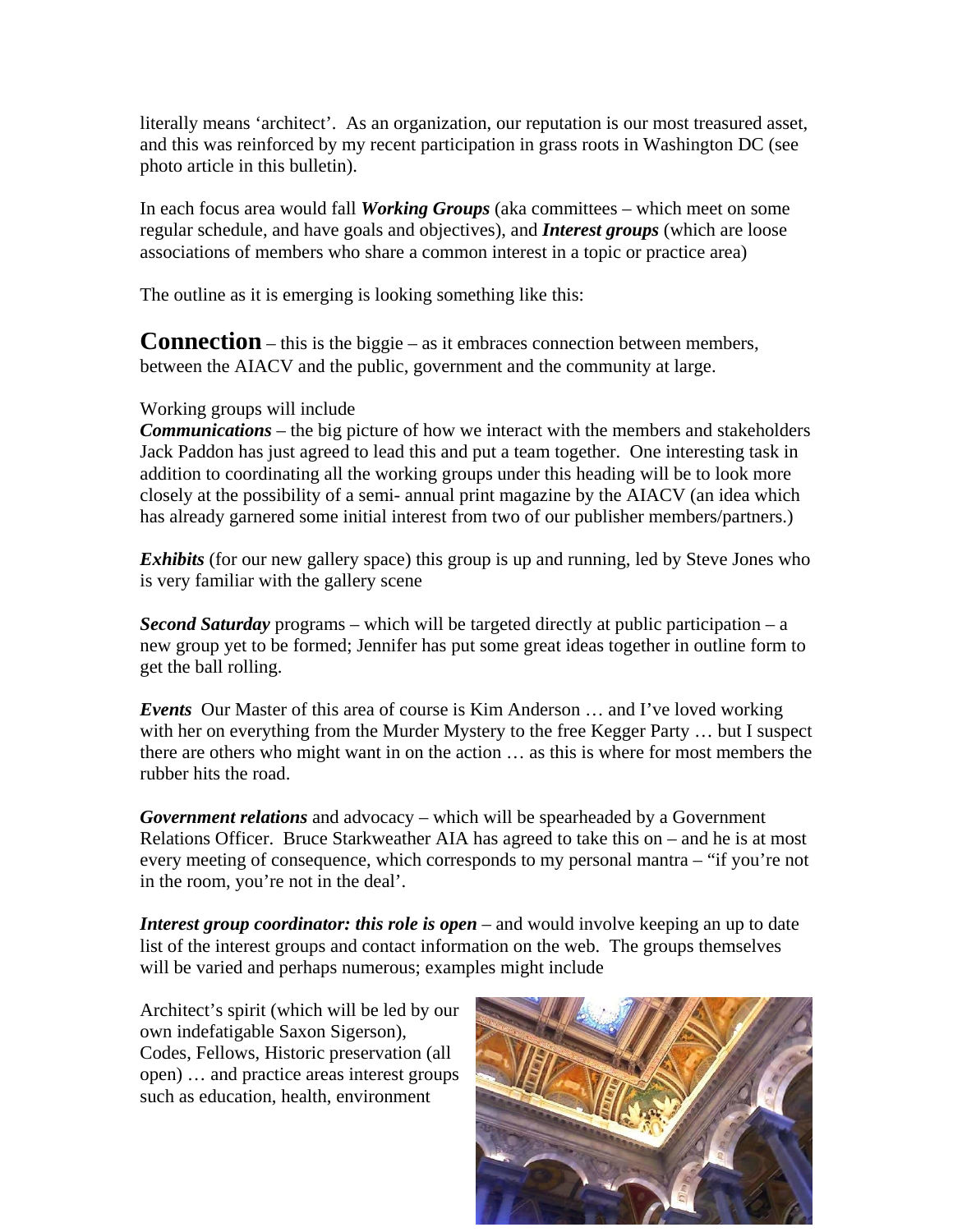(COTE is a robust and active ongoing committee led by Brian Sehnert), There are others of course including Academy for Health, a women in architecture group, emerging professionals, Beep, IDP, IPD, BIM … as you can tell this list gets long quite quickly. Interest groups are envisioned as being flexible – some structured, but most being loose associations of people who share a common interest and keep abreast of developments in the topic area by whatever means they choose (which could range from traditional regular meetings, to email/chat/beer or wine gatherings, etc. If interest groups are open and flexible, taken together they represent the depth and breadth of the knowledge, experience, and passions of our diverse membership, and a great opportunity for YOU (yes you!) to put a stake in the sand and gather kindred spirits around you. Send an email with any interests … and keep an eye on the web for this area to coalesce over the next few months.

*Design Review Task Force* – a kickoff meeting of this group will occur Wednesday March  $12<sup>th</sup>$  at noon at the chapter office. It' core mission: to assist local governments in their struggle to 'regulate design' without stifling creativity, innovation, and diversity. For more, see the bulletin notice.

## The second broad area is **Policy/Operation**

This is the core of our organizations' conducting business in a sound and efficient manner. The working groups under this heading include

*Bylaws* A team led by Carl Lubawy AIA and Don Comstock FAIA is crafting the first comprehensive new bylaws for the AIACV in some 40 years. Initial discussion indicate the new bylaws will be a broad and general framework to allow flexibility and creativity in the future.

*Policies* Another group, which will be spearheaded by Bruce Monighan, is going to start to put in written form the board adopted policies that guide our day to day operation and implementation of our mission and strategy. Rather than starting each year with a relatively blank slate, a good collection of board policies will allow new boards to focus in on specific areas, with a solid foundation already in place for most chapter business and activity.

A new concept is the creating of a *Leadership Council* . The idea is simple – EVERY former and present AIACV board member is automatically a member of this council, which would meet once a year in October or November in a social setting and brainstorm – from where have we come, where are we going, what are the opportunities, constraints and challenges we will together face. The chair of the council would present a summary to the new board in December after the elections. This group is open and unformed at present.

The final area is **Grow/Sustain.** No organization can remain stagnant for long. We must choose to either shrink, or grow – and we are definitely targeting the latter. Working groups in this arena include